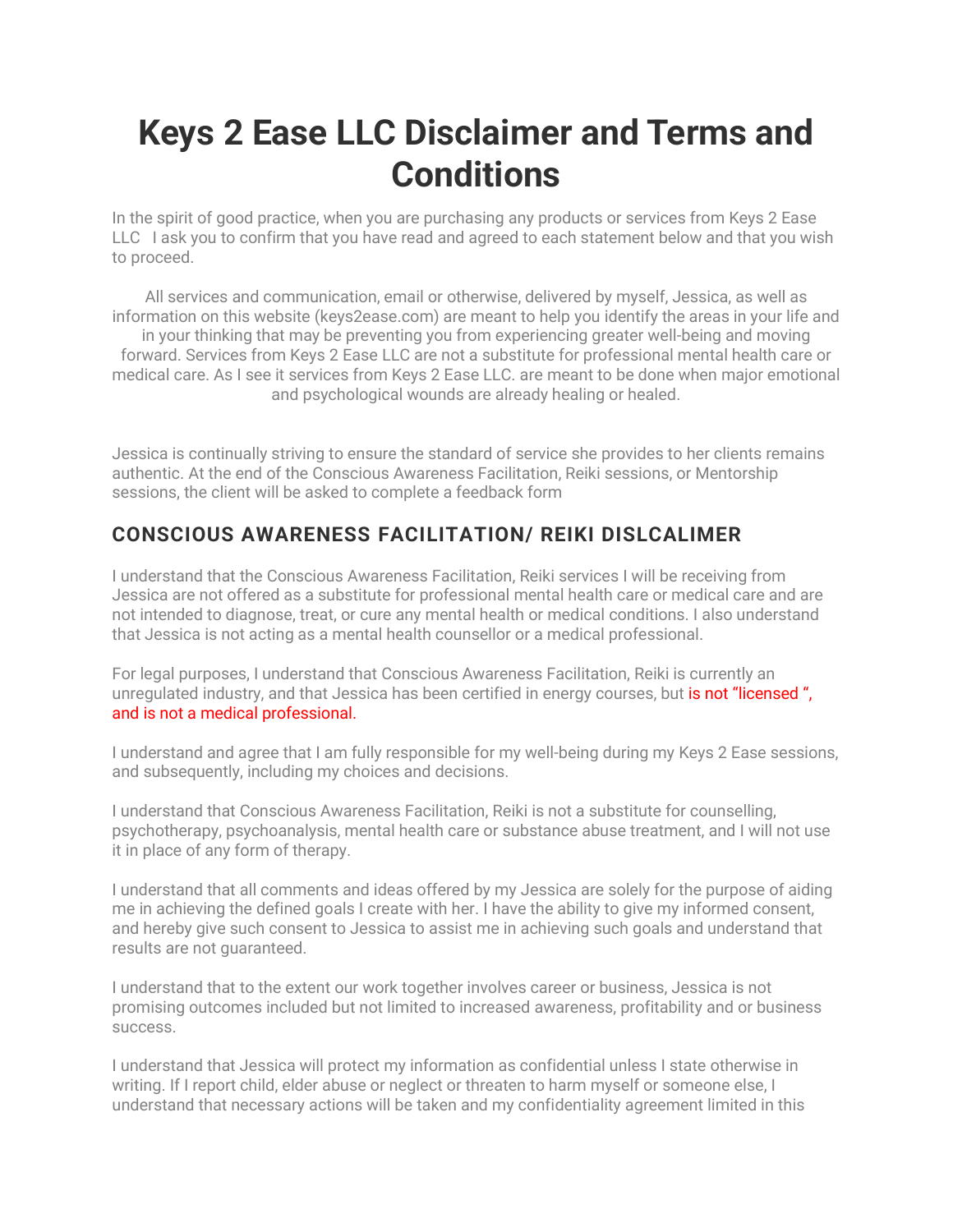capacity. Furthermore, if Jessica is ordered by a court to provide information or to testify, she will do so to the extent the law requires.

I understand that the use of technology is not always secure, and I accept the risks of confidentiality in the use of email, text, phone, Zoom and other technology.

I hereby release, waive, acquit and forever discharge, Keys 2 Ease LLC., any agents, successors, assigns, personal representatives, executors, heirs and employees from every claim, suit action, demand or right to compensation for damages I may claim to have or that I may have arising out of acts or omissions by myself or by Jessica as a result of the advice given by Jessica or otherwise resulting from the Intuitive Guide relationship contemplated by this agreement.

I further declare and represent that no promise, inducement, or agreement not expressed in this agreement has been made to me to sign this agreement. This agreement shall bind my heirs, executors, personal representatives, successors, assigns, and agents.

#### **TERMS AND CONDITIONS**

The Mentorship schedule will be arranged between Jessica and the client. Jessica will recommend the amount of sessions based on a professional assessment of the client's requirements. This recommendation, or plan, is binding and may not be altered and adjusted throughout the mentorship journey by mutual agreement, in accordance with the terms set out in this agreement.

The number and frequency of Intuitive Guide session will be agreed at the start here session between Jessica and the client and confirmed by Jessica by email or written correspondence. Where no specific number is agreed sessions will be provided on a session-by-session basis.

In return for the fees payable by the client (or by a third party on their behalf), Jessica agrees to provide the service as described below and in accordance with the terms and conditions set out below. The client agrees to pay fees for the service on the terms and conditions set out below (in situations where a third party pays the fees, the third party counts as an agent acting on behalf of the client).

The date that the first mentorship session takes place shall be deemed to be the start date for the service. Where any client is unhappy with any of the terms and conditions, they can contact Jessica to discuss any concerns and see if they can be resolved before the first session. Participation by any individual in the first mentorship session constitutes acceptance of these terms and conditions.

#### **FORMAT OF SESSIONS**

Via Zoom (Jessica calls client) Jessica is responsible for ensuring that she is available for consultation at agreed times. You must be ready and available without distractions. The length of each session is as agreed between Jessica and the client before coaching sessions commence.

#### **SESSION FEES**

In accordance with Jessica's current per session fee or fee for Mentorship sessions, or any other such fee as shall be agreed and notified to the client. Jessica will confirm the fees in writing, usually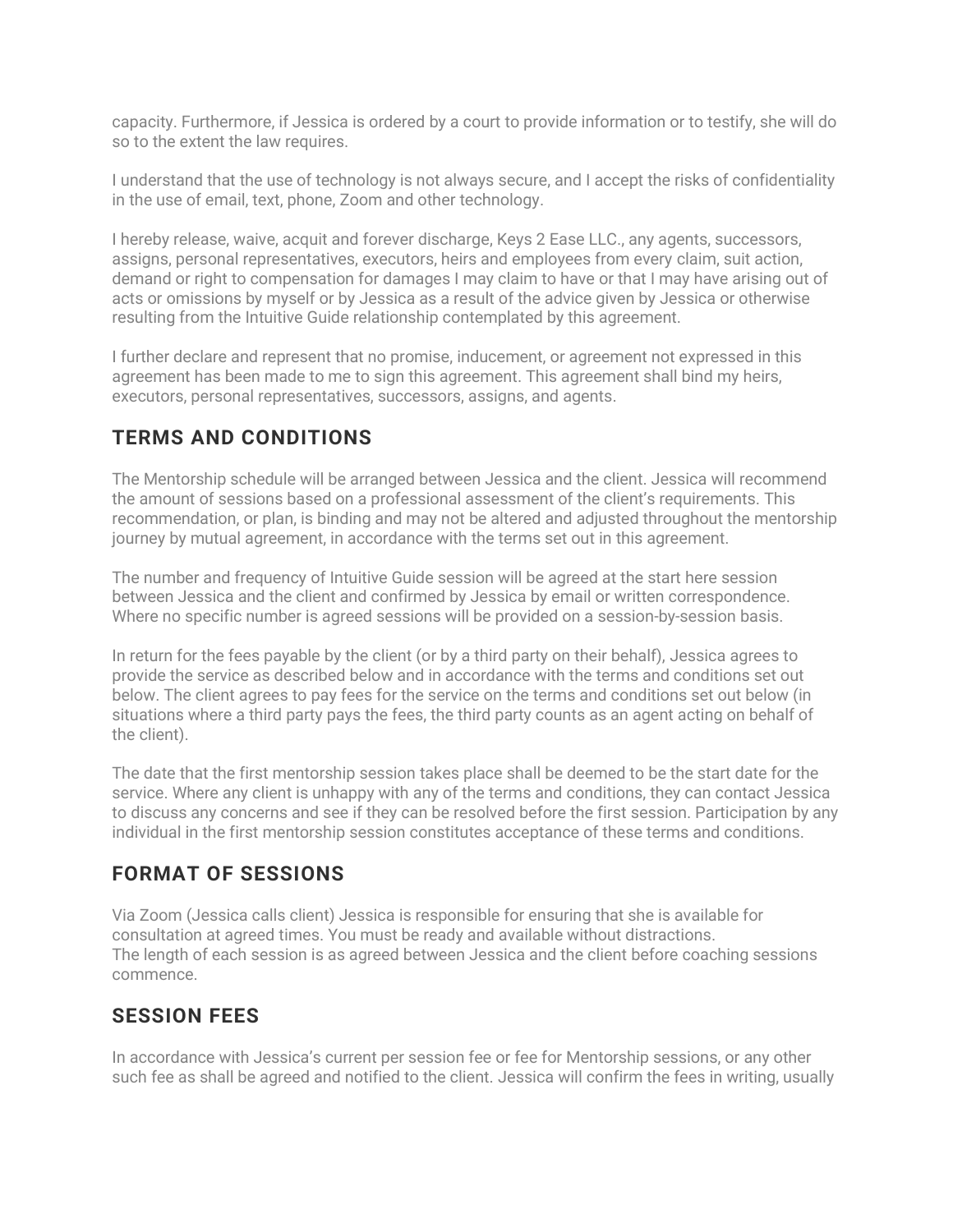by email, unless this is impractical. The number of sessions for which payment is required in advance will be agreed before mentorship sessions commence.

# **ADDITIONAL SESSIONS**

Jessica may agree to provide additional mentorship sessions after completion of the initial agreed session(s). These terms and conditions will apply to any additional sessions so provided and the Per Session Fee will remain the same as originally agreed except where Jessica notifies the client in writing by letter or e-mail of a change to the Fee or to any other term or condition in accordance with the section in these terms and conditions headed "Variation of Terms and Conditions".

# **DATES AND TIMES OF SESSIONS**

The date and time of the first session and any subsequent session will be agreed between Jessica and the client by Zoom or email and confirmed by Jessica by email or letter.

Sessions can only be rearranged in accordance with the section in these terms and conditions you will have 1 free "Rearranging Sessions" you must give a 24hr notice. Canceled session must be rescheduled within the same week. If not rescheduled that week it will be a considered as an expired session, and there will be no refunds.

#### **PAYMENT TERMS**

Fees can be paid online by Zelle at keys2ease@gmail.com. Where receipts are requested by the client, they will be sent by e-mail unless otherwise requested.

Fees are payable in advance of each mentorship session unless otherwise agreed. Where payment has not been received by Jessica in advance of a mentorship session Jessica is not obliged to provide the session.

#### **BETWEEN SESSIONS**

Jessica will assign the client tasks or exercises to complete between sessions. There is no obligation on the client to complete these items of 'homework', but not doing so may slow the client's progress in gaining improved quality of life or achieving desired business or personal outcomes.

The client may contact Jessica on Facebook messenger Jessica Locke or e-mail between sessions to seek clarification regarding anything arising from session, or for administrative purposes (e.g., where a client needs to rearrange a session or make a payment). Additional coaching can also be provided between sessions but there will be an additional charge for this. Jessica will always advise a client in advance if the nature of a client's contact is likely to incur an additional charge and no such charges will be imposed without the client's agreement.

# **REARRANGING SESSIONS**

If a client needs to rearrange a mentorship session, they should provide at least 24 hours' notice. If you notify Keys 2 Ease LLC., and you give a 24 hours' notice, you can be rebooked for that week for no extra charge. No refunds to clients for unused expired sessions. In exceptional circumstances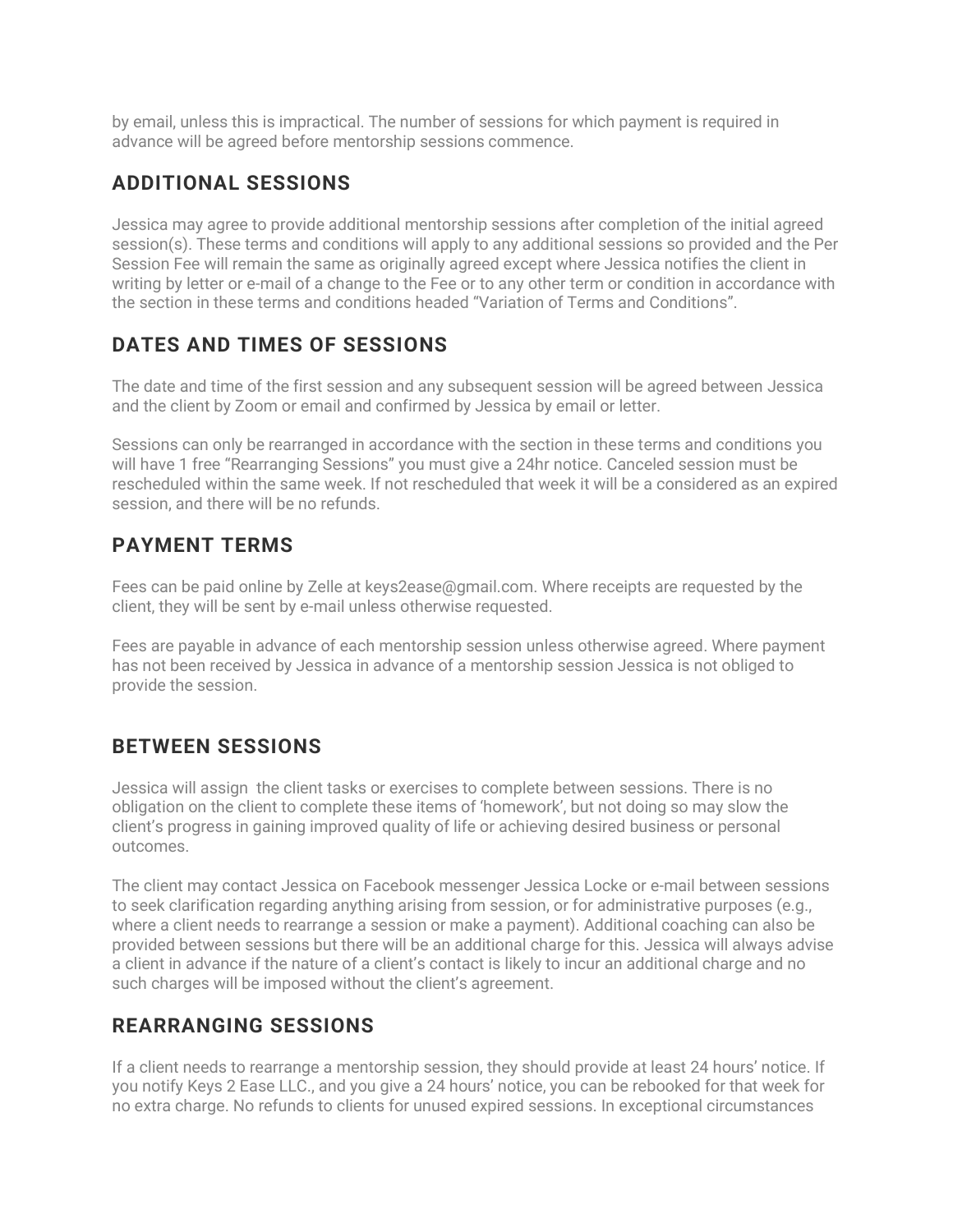Jessica may need to rearrange session. In those instances, she will also give the client 24 hours' notice where practical and reschedule for that week.

Where a client pays for a Mentorship they must show up for the session(s) that they have paid for within that 4 week end date or the payment is forfeited.

# **CONFIDENTIALITY**

Personal information or business information supplied by clients in mentorship sessions will be treated as confidential. It will not be disclosed to a third party without the client's prior permission, saved where required by law or where action might be necessary to prevent harm to the client or someone else.

# **EARLY TERMINATION**

In exceptional circumstances, such as illness in such a circumstance the client will give a reasonable notice of termination to Jessica. Where practicable and in the notice from client Jessica will refunded any advance payments made for Mentorship sessions not yet provided. If the client's unavailability due to bereavement or other commitments, inappropriate behavior by the client, actual or potential conflict of interest, or other reasons, Jessica can decide to terminate the service to the client early or refuse or be unable to provide further sessions to the client No refund on any advance payments made for Mentorship sessions not yet provided. No Refunds on Jewelry pieces.

If there is an issue, contact Jessica ASAP to discuss further actions.

# **RESPONSIBILITIES**

Jessica will seek to enable the client to improve their quality of life or level of business success and to achieve their desired outcomes. Remarkable results can be achieved where clients follow a clear plan in a committed way. However, the client has sole responsibility for taking important decisions in their life or business. Jessica has no liability for any loss incurred by any client, whether financial or otherwise, following commencement of Mentorship sessions, or for any perceived failure by the client, whether justified or otherwise, to achieve a material improvement in quality of life or business or to achieve their desired outcomes or goals.

# **VARIATION OF TERMS AND CONDITIONS**

Where an Initial Number of Sessions is agreed, any changes to these terms and conditions intended to take effect prior to the conclusion of those Initial Number of Sessions will only have effect if agreed by both Jessica and the client and confirmed by Jessica in writing by email or letter. In other cases, Jessica may change any of these terms or conditions including the Per Session Fee by giving the client one week's notice in writing by letter or e-mail of the change(s). If following receipt of such notification of change, the client no longer wishes to proceed with further coaching sessions, they may withdraw from the service immediately by giving notice in writing by email or letter and they will then be entitled to a full refund of any fees paid in advance for mentorship sessions not yet provided. Such notice will be effective on receipt by Jessica.

#### **GOVERNING LAW**